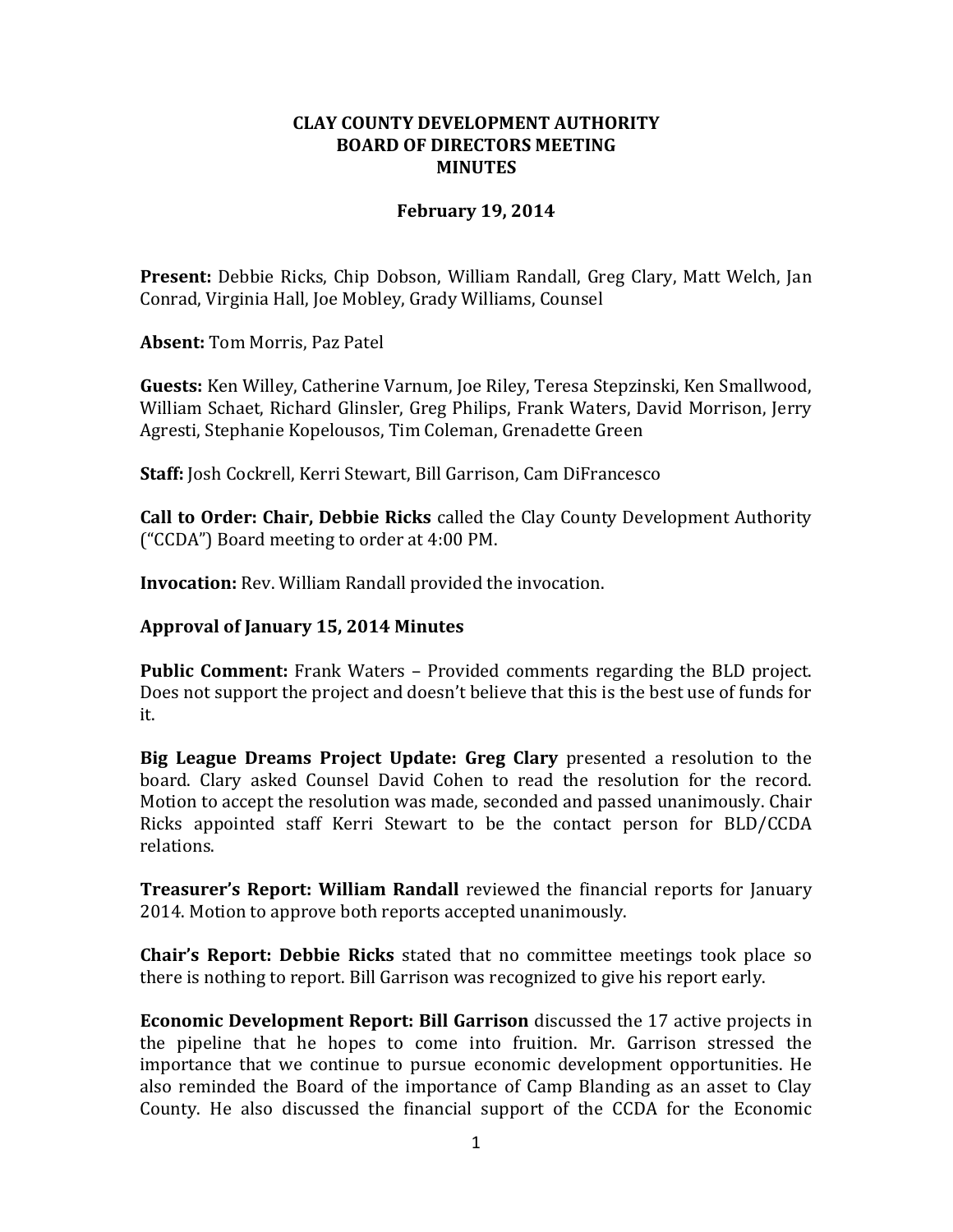Development Council. Rev. Randall asked about the administrative fees that the CCDA will be receiving from the Camp Blanding grants. We should be receiving 10%. Rev. Randall recommended using those funds to help fund economic development. Joe Mobley suggested that we place those funds in the bank and discuss their appropriation at a later date upon receiving the funds from the implementation of the grants.

CCED Chair Jerry Agresti stressed the importance the CCDA's contribution to the CCED. He stated that the CCED has earned more than the amount of money (\$50k) in which they have now budgeted moving forward. This amount is half of the prior year's request received from the CCDA. Jan Conrad stated the CCED has done a great job and is important to the county. Matt Welch supports providing the financial support to the CCED; however, he stressed the importance of getting the CCDA's finances stabilized before a decision is made. A motion was made to table this decision until next month, seconded, and passed unanimously.

**Transition Report: Josh Cockrell** provided an update on the transition. Staff has been busy monitoring responses to the unsolicited bid proposal, fielding public records requests, and preparing for the Board meeting.

**New Business: Debbie Ricks** mentioned that the transition with IGS has been going very well.

**William Randall** updated the Board on the microloan program. A meeting was held with him, Bill Garrison, Wally Barrs, and Eddie Rush, and Robert Meyers met to discuss lending possibilities and the opportunity of establishing a microloan program. He mentioned that the CCDA has been invited to attend a microlending workshop to be held in Jacksonville. He plans to attend and bring back more information. Greg Clary shared with the Board that it is exiting to hear about the CCDA wanting to help small businesses particularly through the idea of establishing a microlending program to help the small businesses in Clay County. He looks forward to continue making a positive difference for the county.

**Attorney's Report: Grady Williams** did not have anything to report other than assisting the staff with their duties.

**Old Business:** none

**New Business:** The next CCDA Board meeting will be on March 19, 2014.

**Adjourned: 4:33 PM.**

**DATES OF UPCOMING CCDA MEETINGS: March 19, 2014 – Cancelled, moved to March 25, 2014 March 25, 2014 April 16, 2014**